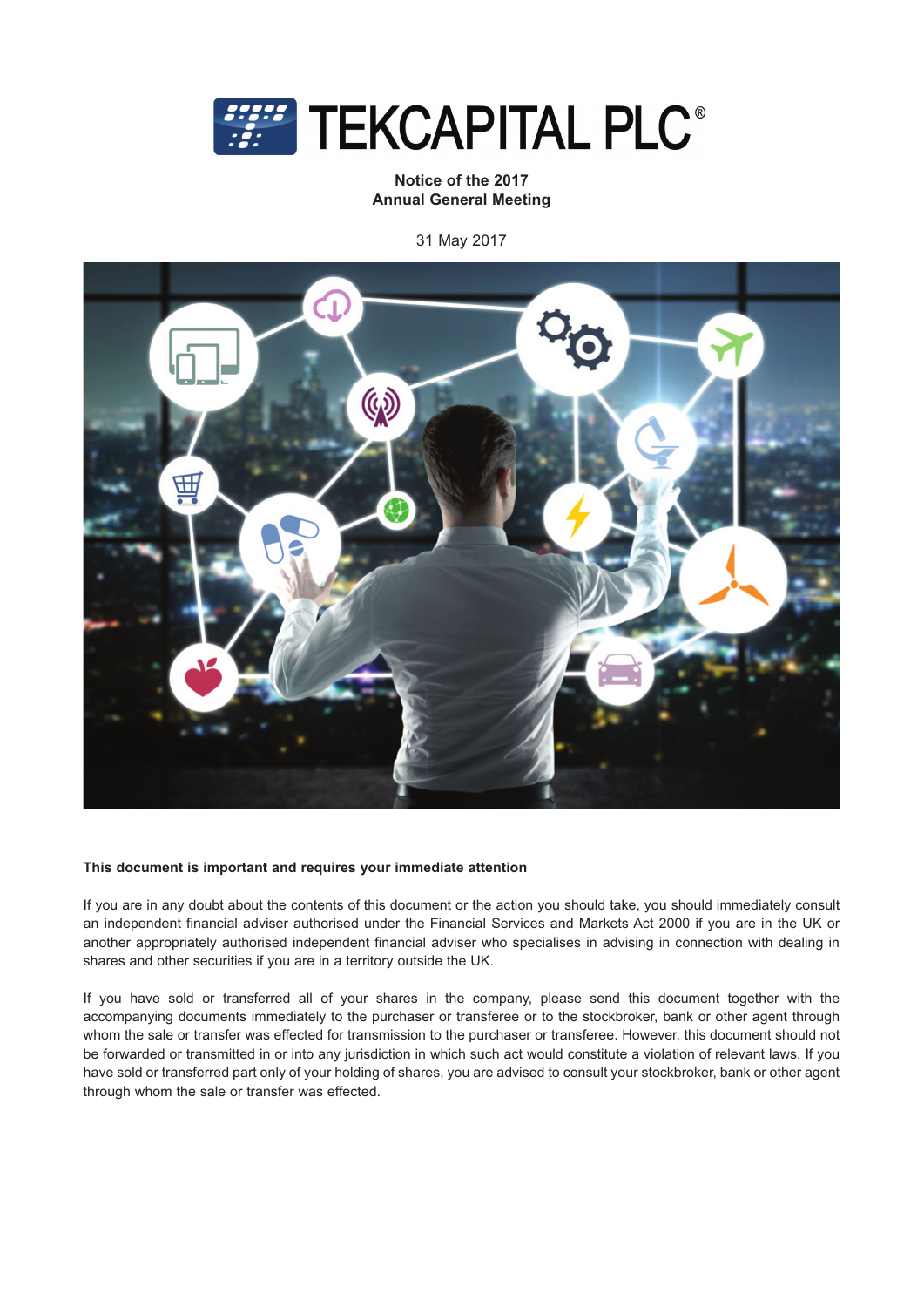

Registered in England and Wales No. 08873361 Registered Office: 5 Fleet Place, London EC4M 7RD

Directors:

Dr. Clifford Mark Gross (*Executive Chairman*) Maurice James Malcolm Groat (*Finance Director*) Robert William Payne (*Non-Executive Director*) Dr. Robert Clell Miller (*Non-Executive Director*)

8 May 2017

Dear Shareholder,

# **Notice of Annual General Meeting**

We are pleased to be writing to you with details of the Annual General Meeting ("**AGM**") of Tekcapital Plc (the "**Company**") which will be held at 5 Fleet Place, London EC4M 7RD on Wednesday 31 May 2017 at 10.00 a.m.

The formal notice of the AGM is set out on page 4 of this document.

## **Explanation of the Resolutions**

Resolutions 1 to 8 are proposed as ordinary resolutions. This means that for each of those resolutions to be passed, more than half of the votes cast must be in favour of the resolution.

Resolution 9 is proposed as a special resolution. This means that for this resolution to be passed, at least three quarters of the votes cast must be in favour of the resolution.

# *Resolution 1: Approval of Annual Report and Accounts*

Resolution 1 proposes that the Company's annual accounts for the year ended 30 November 2016, together with the directors' report and auditor's report on these accounts be received, considered and adopted ("**Annual Report and Accounts**"). The Company's Annual Report and Accounts will be posted to shareholders on 9 May 2017 and will be available online at tekcapital.com for download and printing from such date.

### *Resolutions 2 to 5: Re-election of directors*

Resolutions 2 to 5 deal with the re-election of directors, who shall each retire as directors in accordance with the Articles of Association and, being eligible, offer themselves for re-election as directors of the Company.

Biographical details for each of the directors are available online at tekcapital.com.

### *Resolutions 6 and 7: Re-appointment and remuneration of auditor*

Resolution 6 relates to the re-appointment of HW Fisher & Company as the Company's auditor to hold office until the next annual general meeting of the Company whilst resolution 7 will be proposed to authorise the directors to set the auditor's remuneration.

# *Resolution 8: Allotment of share capital*

Resolution 8 grants the directors general authority to allot ordinary shares in the capital of the Company or to grant rights to subscribe for, or to convert any security into, such shares in the Company up to an aggregate nominal amount of £127,964, representing approximately 75 per cent. of the Company's current issued ordinary share capital.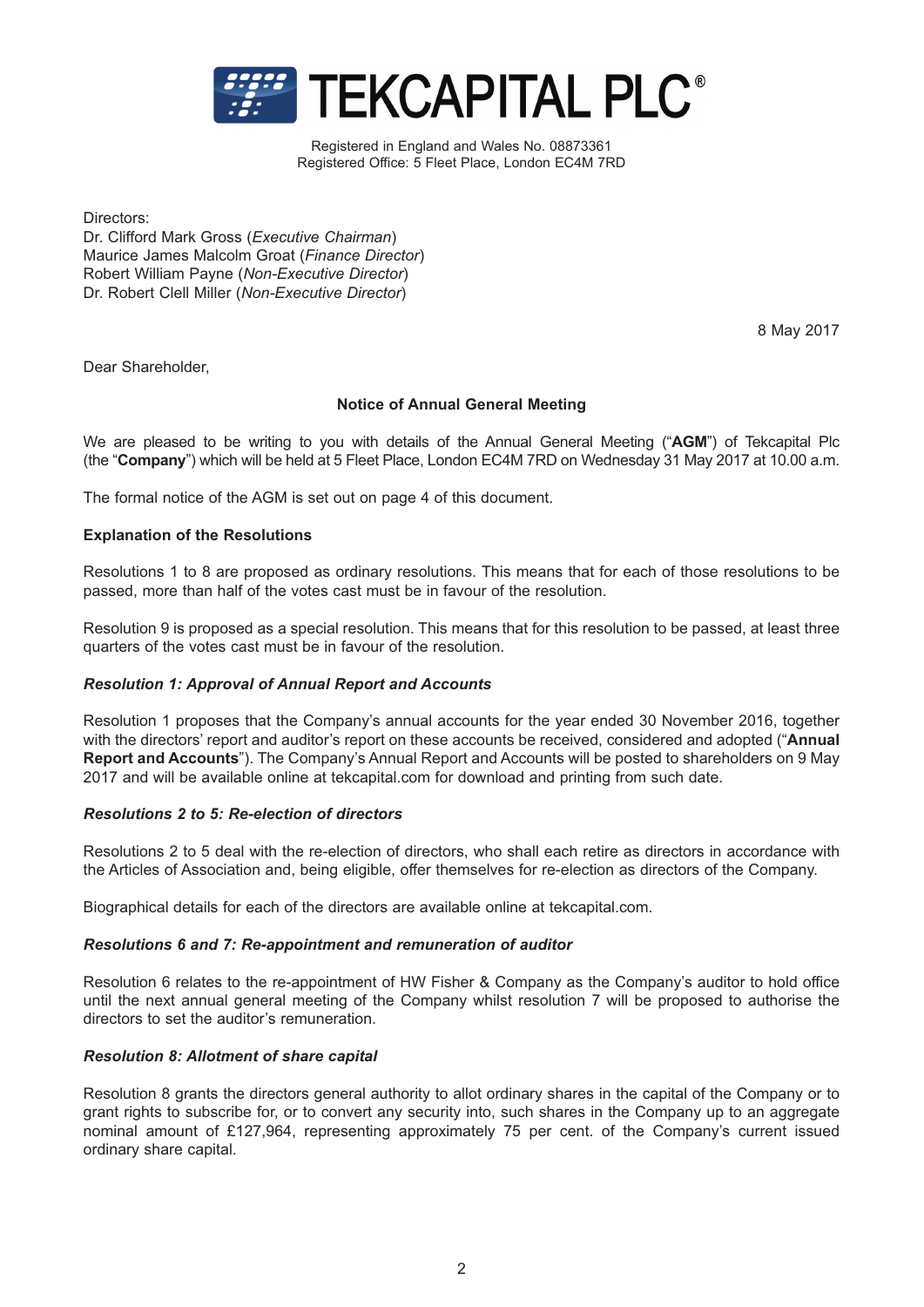# *Resolution 9: Disapplication of statutory pre-emption rights*

Section 561(1) of the Companies Act 2006 requires that on an allotment of new shares for cash, such shares must first be offered to existing shareholders in proportion to the number of shares that they each hold at that time. The directors believe that there may be circumstances when it is in the best interests of the Company to allot new ordinary shares either on an entirely non-pre-emptive basis or in a way that departs from the statutory requirements set out in the Companies Act 2006.

Accordingly, resolution 9 grants the directors general authority to allot equity securities and to sell treasury shares for cash (a) in connection with a rights issue (as defined in Article 5.5 of the Company's Articles of Association); and (b) otherwise than in connection with a rights issue, up to an aggregate nominal amount equal to £51,185, representing approximately 30 per cent. of the Company's current issued ordinary share capital, as if section 561 of the Companies Act 2006 did not apply to any such allotment.

# **Form of Proxy**

A Form of Proxy for the AGM is also enclosed. Whether or not you intend to be present at the meeting, you are requested to complete and return the Form of Proxy in accordance with the instructions thereon so as to arrive as soon as possible at the offices of the Company's registrar, Computershare Investor Services plc, no later than 10.00 a.m. on Friday 26 May 2017. The completion and return of a Form of Proxy will not preclude you from attending and voting in person at the AGM, if you so wish.

## **Recommendation**

Your directors believe that the proposals set out in this letter are in the best interests of the Company and its shareholders as a whole and unanimously recommend that you vote in favour of all the resolutions proposed, as they intend to do in respect of their own holdings.

Yours sincerely

**Dr. Clifford Mark Gross** Chairman *Chairman* Tekcapital Plc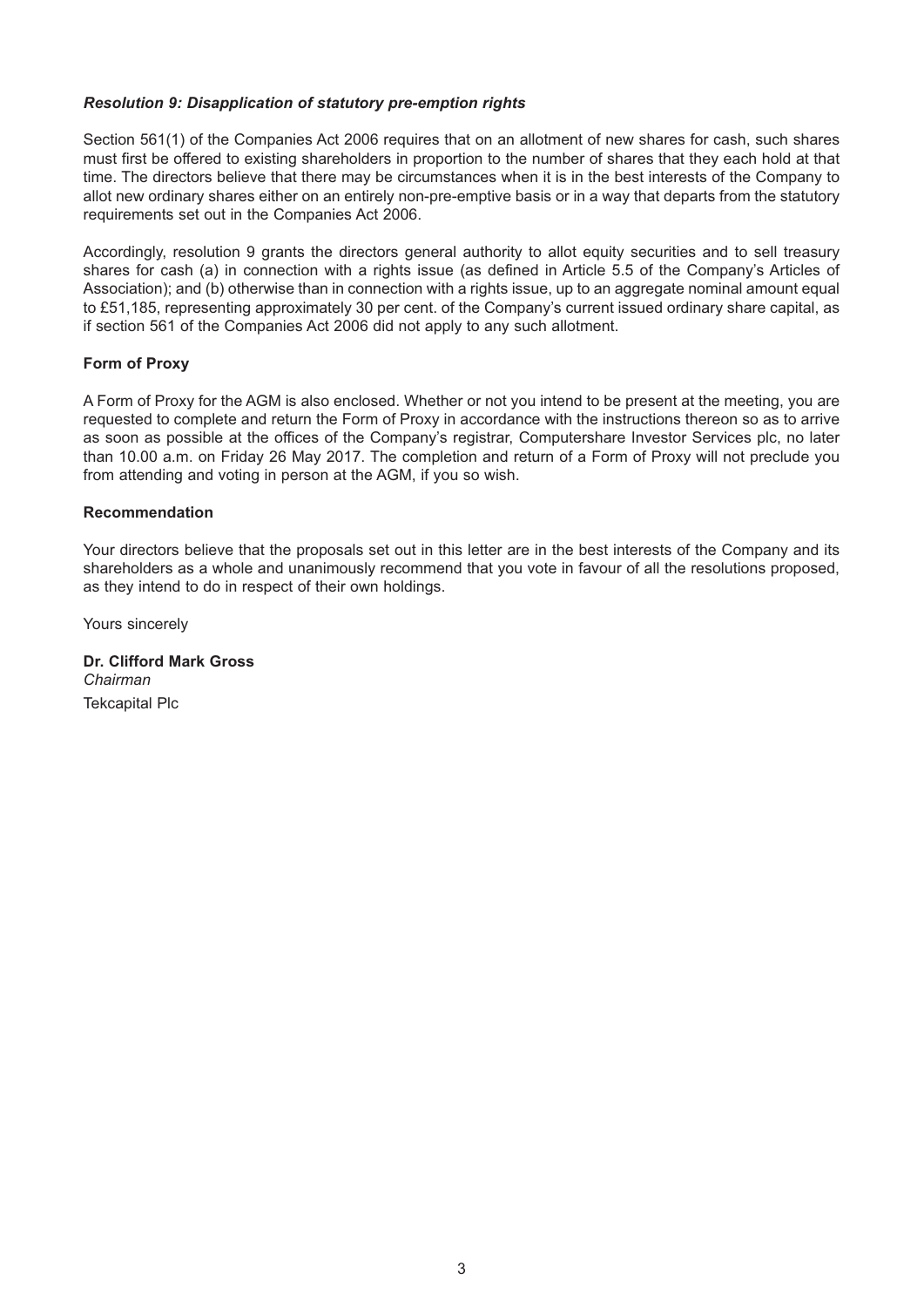# **Notice of the 2017 Annual General Meeting**

Notice is hereby given that the Annual General Meeting ("**AGM**") of Tekcapital Plc (the "**Company**") will be held at 5 Fleet Place, London EC4M 7RD on Wednesday 31 May 2017 at 10.00 a.m. for the following purposes:

## **Ordinary Business**

To consider and, if thought fit, to pass the following resolutions which will be proposed as **ordinary resolutions**:

- 1 To receive and adopt the Annual Report and Accounts for the financial year ended 30 November 2016.
- 2 To re-elect Dr. Clifford Mark Gross as a director of the Company.
- 3 To re-elect Mr Maurice James Malcolm Groat as a director of the Company.
- 4 To re-elect Mr Robert William Payne as a director of the Company.
- 5 To re-elect Dr. Robert Clell Miller as a director of the Company.
- 6 To re-appoint HW Fisher & Company as auditor of the Company until the conclusion of the next annual general meeting at which the accounts are laid.
- 7 To authorise the directors of the Company to set the auditor's remuneration.

## **Special Business**

To consider and, if thought fit, to pass the following resolutions which, in the case of resolution 8 will be proposed as an **ordinary resolution** and resolution 9 will be proposed as a **special resolution**:

- 8 THAT the authority and power conferred upon the directors to allot shares in the Company or to grant rights to subscribe for, or to convert any security into, shares in the Company in accordance with Article 5.2 of the Company's Articles of Association shall apply until the earlier of the conclusion of the Company's next AGM or the date falling 15 months from the date of the passing of this resolution and for that period the Section 551 Amount (as defined in Article 5.5) shall be £127,964 (approximately 75 per cent. of the Company's current issued ordinary share capital). All previous authorities pursuant to Article 5.2 are revoked, subject to Article 5.4.
- 9 THAT, subject to the passing of resolution 8, the directors be and are conferred the authority and power to allot equity securities and to sell treasury shares in accordance with Article 5.3 of the Company's Articles of Association:
	- (a) in connection with a rights issue (as defined in Article 5.5); and
	- (b) otherwise than in connection with a rights issue, up to an aggregate nominal amount equal to £51,185 (approximately 30 per cent. of the Company's current issued ordinary share capital).

The authority granted by this resolution 9 shall apply until the earlier of the conclusion of the Company's next AGM or the date falling 15 months from the date of the passing of this resolution. All previous authorities pursuant to Article 5.3 are revoked, subject to Article 5.4.

By order of the Board

**Alexander Maxwell Hamilton Inglis** *Company Secretary* 8 May 2017

**Tekcapital Plc** 5 Fleet Place, London EC4M 7RD Reg No. 08873361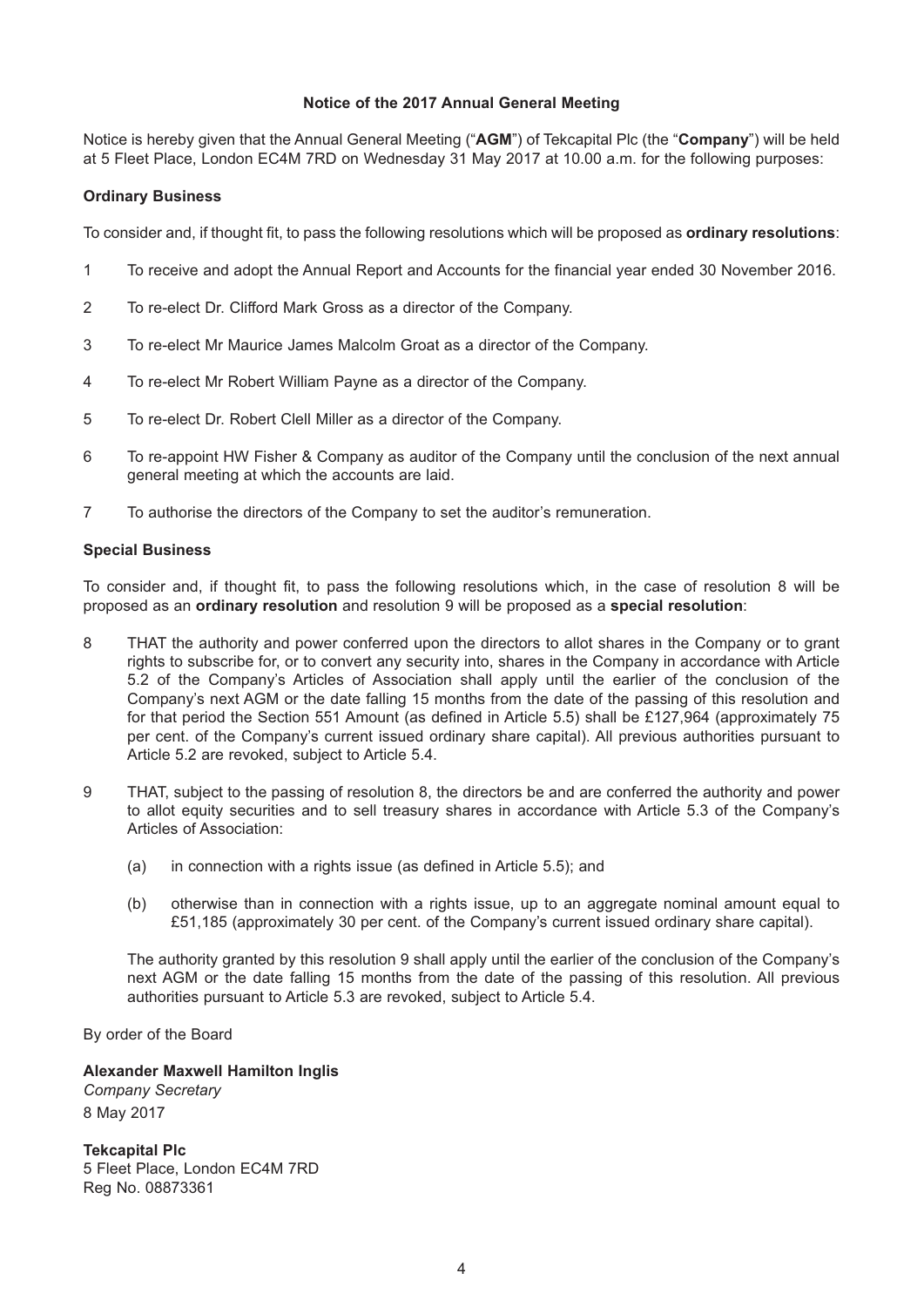#### **Notes**

### **Entitlement to attend and vote**

1 Only those members registered on the Company's register of members at 6.00 p.m. on Friday 26 May 2017 shall be entitled to attend and vote at the AGM.

#### **Appointment of proxies**

- 2 If you are a member of the Company at the time set out in note 1 above, you are entitled to appoint a proxy to exercise all or any of your rights to attend, speak and vote at the AGM and you should have received a Form of Proxy with this Notice of Meeting. You can only appoint a proxy using the procedures set out in these notes and the notes to the Form of Proxy.
- 3 A proxy does not need to be a member of the Company but must attend the AGM to represent you. Details of how to appoint the Chairman of the AGM or another person as your proxy using the Form of Proxy are set out in the notes to the Form of Proxy. If you wish your proxy to speak on your behalf at the AGM you will need to appoint your own choice of proxy (not the Chairman) and give your instructions directly to them.
- 4 You may appoint more than one proxy provided each proxy is appointed to exercise rights attached to different shares. You may not appoint more than one proxy to exercise rights attached to any one share. To appoint more than one proxy, please contact the registrar of the Company.
- 5 A vote withheld is not a vote in law, which means that the vote will not be counted in the calculation of votes for or against the resolution. If no voting indication is given, your proxy will vote or abstain from voting at his or her discretion. Your proxy will vote (or abstain from voting) as he or she thinks fit in relation to any other matter which is put before the AGM.

#### **Appointment of proxy using hard copy form of proxy**

- 6 The notes to the Form of Proxy explain how to direct your proxy how to vote on each resolution or withhold their vote.
- 7 To appoint a proxy using the Form of Proxy, the form must be:
	- (a) completed and signed;
	- (b) sent or delivered to Computershare Investor Services plc at The Pavilions, Bridgwater Road, Bristol, BS99 6ZY; and
	- (c) received by Computershare Investor Services plc no later than 10.00 a.m. on Friday 26 May 2017.
- 8 In the case of a member which is a company, the Form of Proxy must be executed under its common seal or signed on its behalf by an officer of the company or an attorney for the company.
- 9 Any power of attorney or any other authority under which the Form of Proxy is signed (or a duly certified copy of such power or authority) must be included with the Form of Proxy.

#### **Appointment of proxy by joint members**

10 In the case of joint holders, where more than one of the joint holders purports to appoint a proxy, only the appointment submitted by the most senior holder will be accepted. Seniority is determined by the order in which the names of the joint holders appear in the Company's register of members in respect of the joint holding (the first-named being the most senior).

#### **Changing proxy instructions**

- 11 To change your proxy instructions simply submit a new proxy appointment using the methods set out above. Note that the cut off time for receipt of proxy appointments (see above) also apply in relation to amended instructions; any amended proxy appointment received after the relevant cut-off time will be disregarded.
- 12 Where you have appointed a proxy using the hard copy Form of Proxy and would like to change the instructions using another hard copy Form of Proxy, please contact Computershare Investor Services plc at The Pavilions, Bridgwater Road, Bristol, BS99 6ZY.
- 13 If you submit more than one valid proxy appointment, the appointment received last before the latest time for the receipt of proxies will take precedence.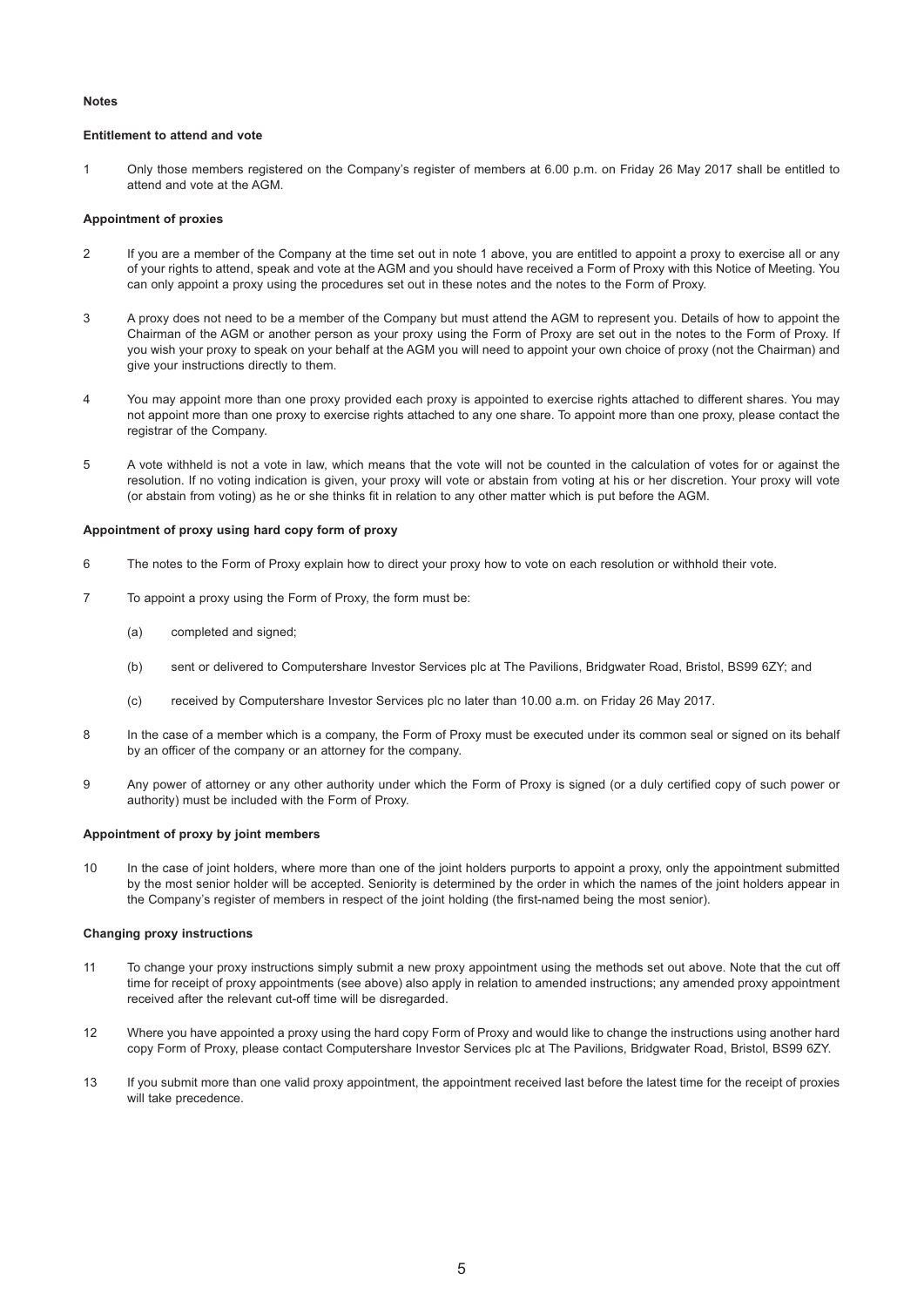#### **Termination of proxy appointments**

- 14 In order to revoke a proxy instruction you will need to inform the Company by sending a signed hard copy notice clearly stating your intention to revoke your proxy appointment to Computershare Investor Services plc at The Pavilions, Bridgwater Road, Bristol, BS99 6ZY. In the case of a member which is a company, the revocation notice must be executed under its common seal or signed on its behalf by an officer of the company or an attorney for the company. Any power of attorney or any other authority under which the revocation notice is signed (or a duly certified copy of such power or authority) must be included with the revocation notice. The revocation notice must be received by Computershare Investor Services plc no later than 10.00 a.m. on Friday 26 May 2017.
- 15 If you attempt to revoke your proxy appointment but the revocation is received after the time specified then, subject to the paragraph directly below, your proxy appointment will remain valid.
- 16 Appointment of a proxy does not preclude you from attending the AGM and voting in person. If you have appointed a proxy and attend the AGM in person, your proxy appointment will automatically be terminated.

#### **Corporate representatives**

17 A corporation which is a member can appoint one or more corporate representatives who may exercise, on its behalf, all its powers as a member provided that no more than one corporate representative exercises powers over the same share.

#### **Issued shares and total voting rights**

18 As at 5 May 2017, the Company's issued share capital comprised 42,654,707 ordinary shares of £0.004 each. Each ordinary share carries the right to one vote at a general meeting of the Company therefore, the total number of voting rights in the Company on 5 May 2017 is 42,654,707.

### **Questions at the AGM**

19 Under section 319A of the Companies Act 2006, the Company must answer any question you ask relating to the business being dealt with at the AGM unless: (a) answering the question would interfere unduly with the preparation for the AGM or involve the disclosure of confidential information; (b) the answer has already been given on a website in the form of an answer to a question; or (c) it is undesirable in the interests of the Company or the good order of the AGM that the question be answered.

#### **Communication**

20 You may not use any electronic address provided either in this Notice of Meeting or any related documents (including the letter with which this Notice of Meeting was enclosed and Form of Proxy) to communicate with the Company for any purposes other than those expressly stated.

#### **Inspection of documents**

- 21 The following will be available for inspection at the place of the meeting prior to and during the AGM:
	- (a) copies of service contracts of executive directors; and
	- (b) copies of letters of appointment of non-executive directors.